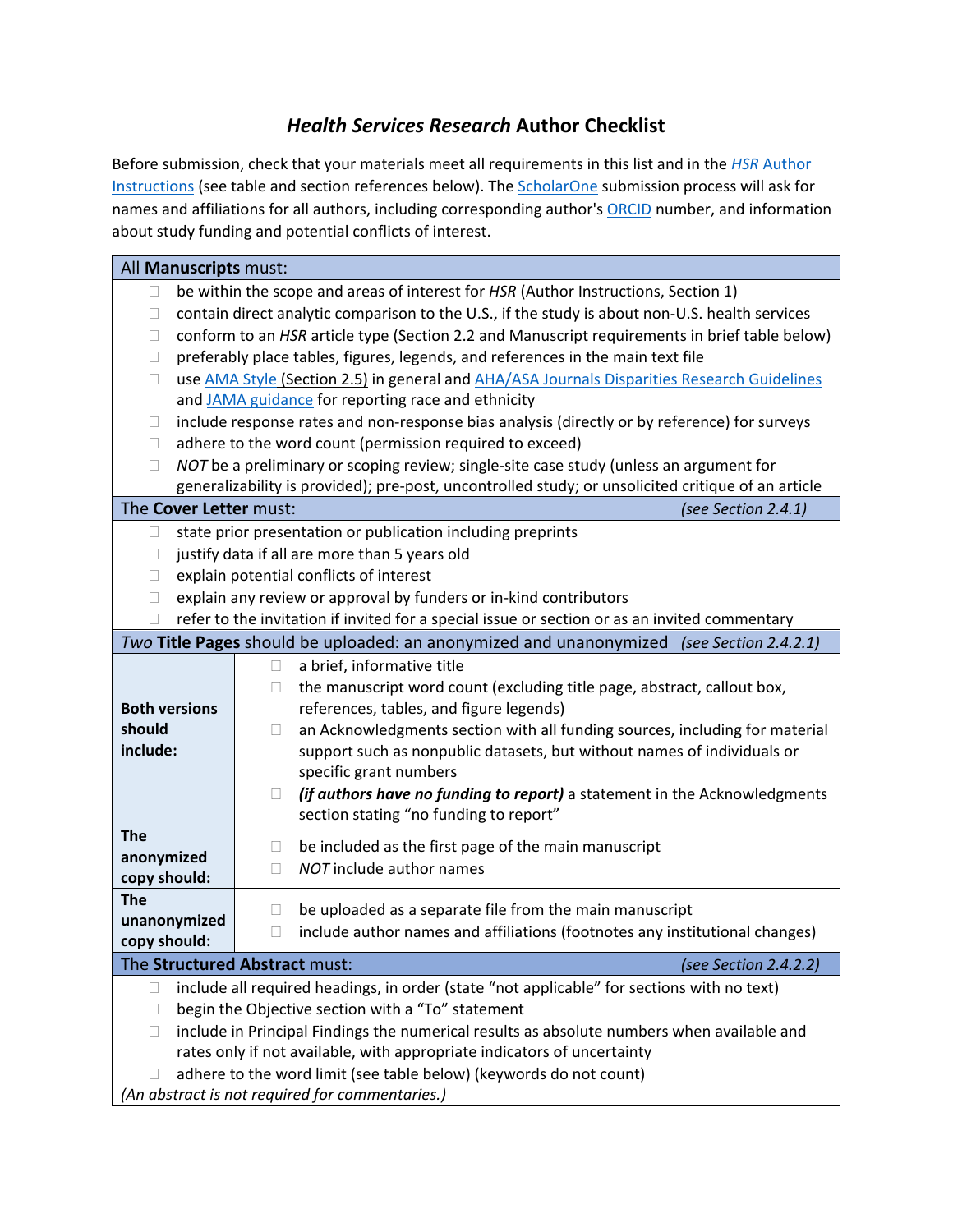The **Callout Box** must: *(see Section 2.4.2.3)*  $\Box$  be in two sections: "What is Known on this Topic" and "What this Study Adds"  $\Box$  have no more than 3 bullet points, of no more than 30 words each, stated for a broad audience  $\Box$  include only study findings, not policy recommendations *(A callout box is not required for commentaries)* The **Main Text Sections** are: *(see section 2.4.2.4)* **Introduction with:**  $\Box$  background, topic importance, and brief review of the field  $\Box$  study rationale stating theories or conceptual frameworks motivating design and data and variable choices  $\Box$  objectives (research questions) and (if applicable) hypothesis statement, or for evaluation studies, succinct description of interventions, program, or policies *NO* summary of the study results **Methods that:**  $\Box$  have a statement about Institutional Review Board approval or exemption  $\Box$  follow the general statistical guidelines from the Annals of [Internal Medicine](https://www.acpjournals.org/journal/aim/authors/statistical-guidance) for quantitative studies **Results (including exhibits that are understandable without referring to the main text) with:**  $\Box$  tables (Section 2.4.2.6) with titles that describe contents, not methods, and all abbreviations, formatting, and symbols defined in footnotes  $\Box$  tables with standardized differences as a metric of balance, if displaying covariate balance before or after matching or weighting  $\Box$  figures (Section 2.4.2.7) that are readable by all, with all panels on one page and fully explanatory legends including definitions of abbreviations and symbols **Discussion with:**  $\Box$  brief summary of results that is understandable to readers of only the Discussion  $\Box$  comparison with prior studies  $\Box$  limitations and mitigations  $\Box$  implications for practice, policy, research, or applications, including generalizability, with specific evidence-based recommendations rather than generic statements about needing additional research  $\Box$  Commentaries need not use these headings, but should be broken into sections with meaningful headings Other, custom subheadings can be used, but these main headings should all be included. **References** must: *(see section 2.4.2.5)* □ be in AMA style